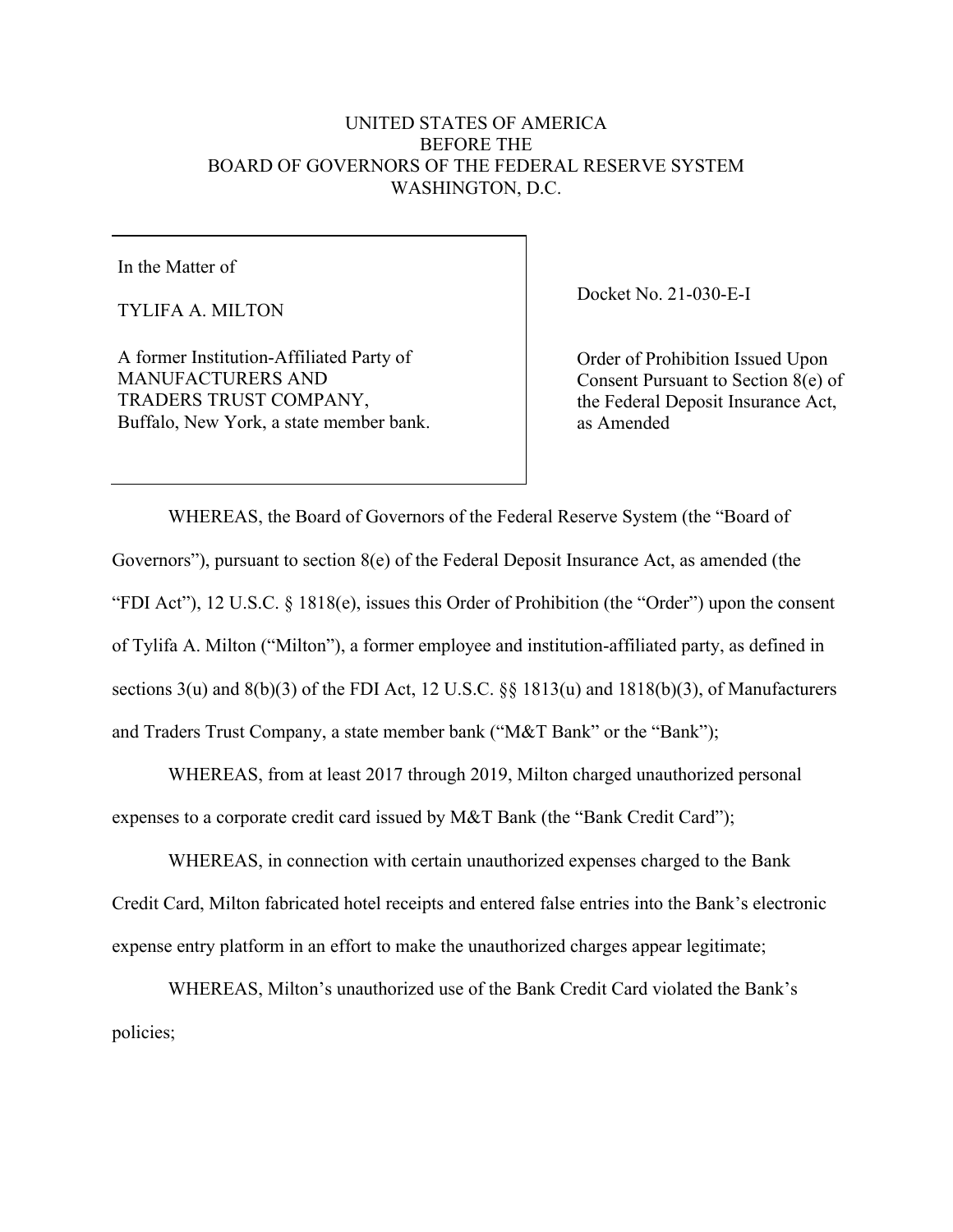WHEREAS, the Bank reported an expected loss of approximately \$30,210 due to Milton's unauthorized use of the Bank Credit Card;

WHEREAS, on or around July 9, 2020, the Office of the District Attorney of Monroe County, New York, charged Milton with Grand Larceny in the Third Degree in connection with Milton's unauthorized use of the Bank Credit Card (*see People v. Tylifa A. Milton*, CR-20- 013333-NYS (City Ct.));

WHEREAS, on June 16, 2021, Milton pleaded guilty to Petit Larceny, New York Penal Law § 155.25, before the Rochester City Court in Monroe County, New York;

WHEREAS, on August 18, 2021, Milton was sentenced to probation and ordered to make restitution to the Bank in the amount of \$31,720.93;

WHEREAS, Milton's conduct constituted violations of law or regulation, unsafe or unsound practices, or breaches of fiduciary duty;

WHEREAS, pursuant to the terms of Milton's plea agreement and the final disposition of his criminal proceedings, Milton agreed to enter into a Consent Order of Prohibition with the Board of Governors, pursuant to section 8(e) of the FDI Act, 12 U.S.C. § 1818(e); and

WHEREAS, by affixing his signature hereunder, Milton has consented to the issuance of this Order by the Board of Governors and has agreed to comply with each and every provision of this Order, and has waived any and all rights he might have pursuant to 12 U.S.C. § 1818, 12 CFR Part 263, or otherwise: (a) to the issuance of a notice of intent to prohibit on any matter implied or set forth in this Order; (b) to a hearing for the purpose of taking evidence with respect to any matter implied or set forth in this Order; (c) to obtain judicial review of this Order or any provision hereof; and (d) to challenge or contest in any manner the basis, issuance, terms, validity, effectiveness, or enforceability of this Order or any provision hereof.

2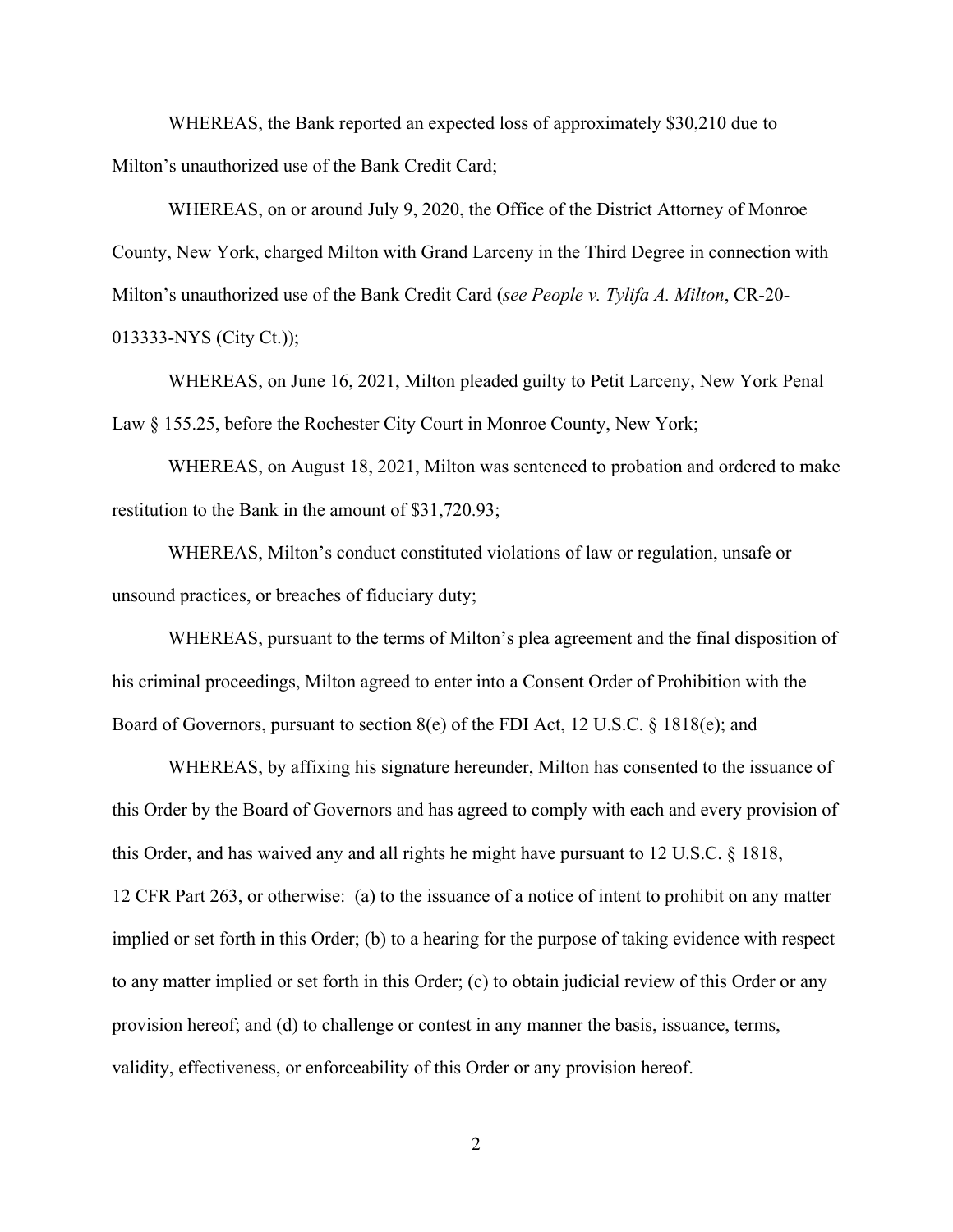NOW THEREFORE, prior to final adjudication of or finding on any issue of fact or law implied or set forth herein, without admitting or denying any allegation made or implied by the Board of Governors in connection herewith, and solely for the purpose of settlement of this proceeding without protracted or extended hearings or testimony:

IT IS HEREBY ORDERED, pursuant to sections  $8(e)$  of the FDI Act, 12 U.S.C. § 1818(e), that:

1. Milton, without the prior written approval of the Board of Governors and, where necessary pursuant to section  $8(e)(7)(B)$  of the FDI Act, 12 U.S.C. § 1818(e)(7)(B), another Federal financial institutions regulatory agency, is hereby and henceforth prohibited from:

(a) participating in any manner in the conduct of the affairs of any institution or agency specified in section 8(e)(7)(A) of the FDI Act, 12 U.S.C. § 1818(e)(7)(A), including, but not limited to, any insured depository institution or any holding company of an insured depository institution, or any subsidiary of such holding company, or any foreign bank or company to which subsection (a) of 12 U.S.C. § 3106 applies and any subsidiary of such foreign bank or company;

(b) soliciting, procuring, transferring, attempting to transfer, voting or attempting to vote any proxy, consent, or authorization with respect to any voting rights in any institution described in section  $8(e)(7)(A)$  of the FDI Act, 12 U.S.C. § 1818(e)(7)(A);

(c) violating any voting agreement previously approved by any Federal banking agency; or

(d) voting for a director, or serving or acting as an institution-affiliated party, as defined in section 3(u) of the FDI Act, 12 U.S.C. § 1813(u), such as an officer, director or

3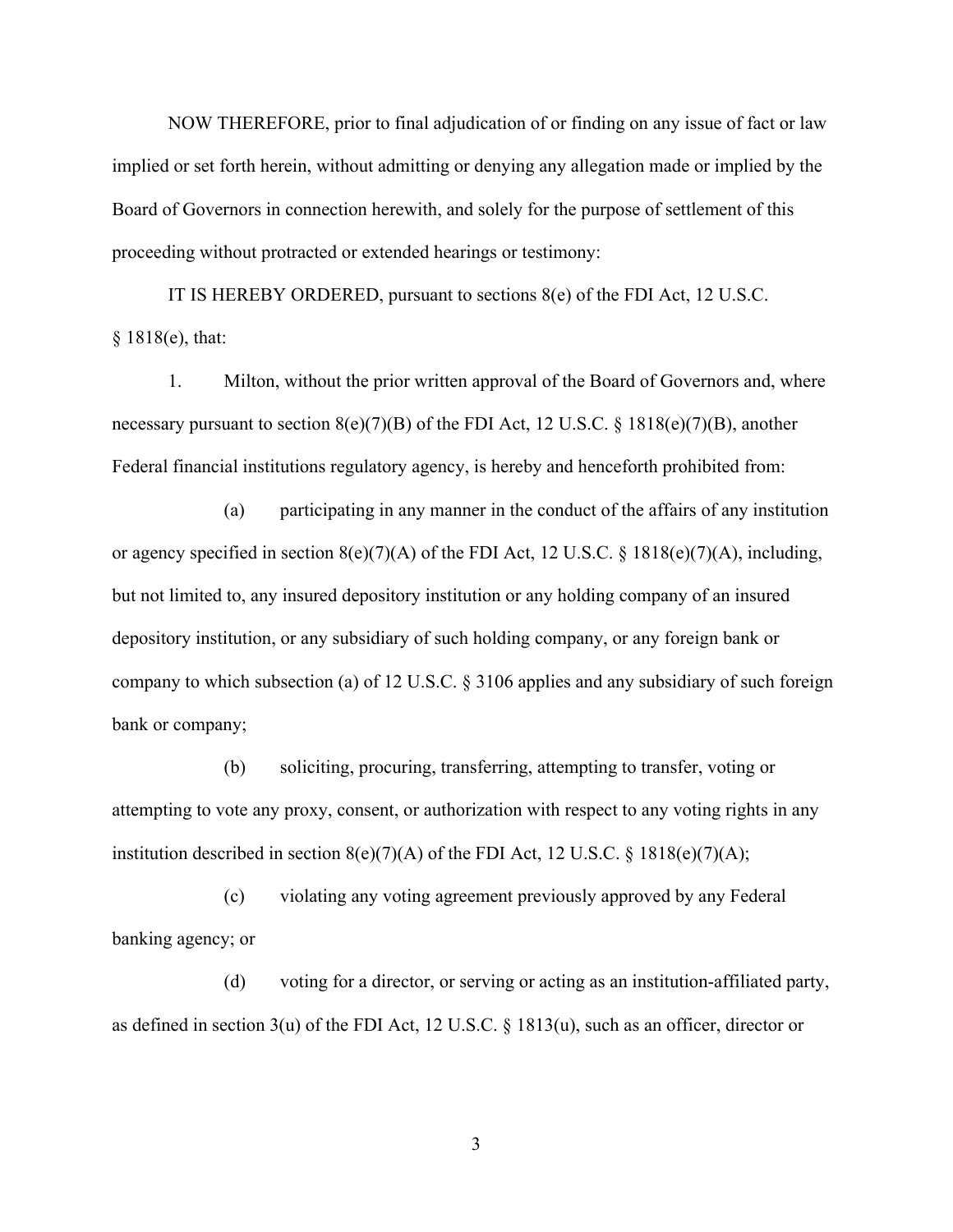employee, in any institution described in section 8(e)(7)(A) of the FDI Act, 12 U.S.C.

 $§ 1818(e)(7)(A).$ 

- 2. All communications regarding this Order shall be addressed to:
	- (a) Richard M. Ashton, Esq. Deputy General Counsel David Williams, Esq. Associate General Counsel Board of Governors of the Federal Reserve System 20th & C Streets, N.W. Washington, DC 20551
	- (b) Tylifa A. Milton

With a copy to:

Adam Willman, Esq. 1 East Main Street, Suite 711 Rochester, NY 14614

3. Any violation of this Order shall separately subject Milton to appropriate civil or criminal penalties, or both, under sections 8(i) and (j) of the FDI Act, 12 U.S.C §§ 1818(i) and (j).

4. The provisions of this Order shall not bar, estop, or otherwise prevent the Board of Governors, or any other Federal or state agency or department, from taking any other action affecting Milton; provided, however, that the Board of Governors shall not take any further action against Milton relating to the matters addressed by this Order based upon facts presently known by the Board of Governors. This release and discharge shall not preclude or otherwise affect (i) any right of the Board of Governors to determine and ensure compliance with this Order, or (ii) any proceedings brought by the Board of Governors to enforce the terms of this Order.